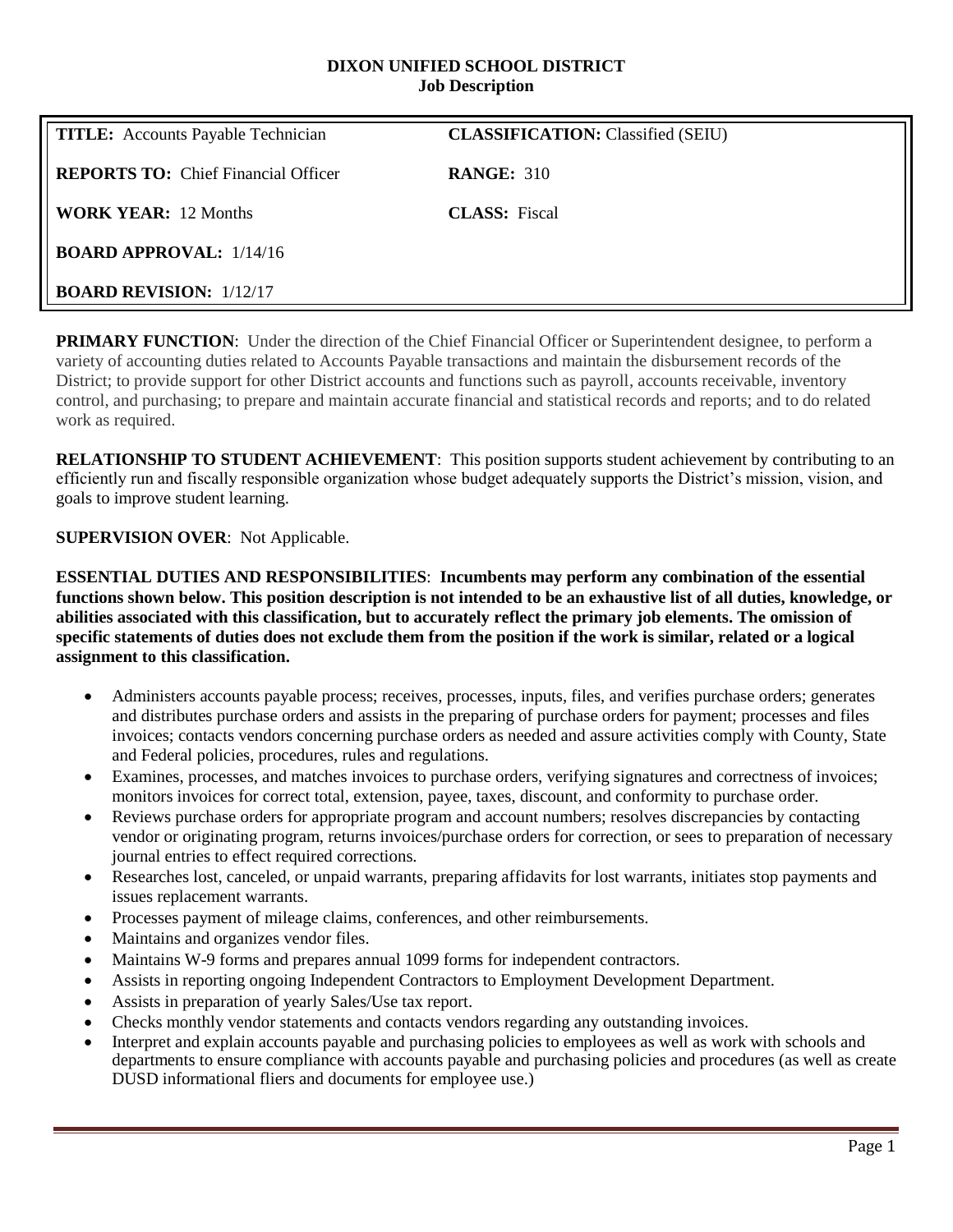- Assists with accounting for fixed assets including District inventory control functions (i.e. application of barcodes to designated fixed assets such as furniture and equipment).
- Prepares monthly warrant list for School Board's approval.
- Responsible for computer input and retrieval of all financial documents, including analyzing of various reports.
- Maintains all data in an organized manner conducive to prompt and accurate preparation of reports and financial statements.
- Assists with training District staff in Business Office policies, procedures, practices, and computerized systems.
- May assist the CFO and administrative personnel in the performance of their functions and responsibilities.
- Performs a full range of customer service duties related to area of assignment; responds to inquiries in a courteous manner; provides information to the public and staff requiring the use of judgment and the interpretation of policies, rules, and procedures; resolves complaints in an efficient and timely manner.
- Performs a variety of general office support functions including typing, composing correspondence, proofreading, data entry, record keeping, and forms and report generation.
- Cares for, supervises, controls, and protects students in a manner commensurate to assigned duties and responsibilities.
- Completes other reasonable duties as assigned.

### **TRAINING, EDUCATION, AND EXPERIENCE:**

- High school diploma or the equivalent.
- Supplemental courses in bookkeeping and accounting preferred.
- One year of experience as a bookkeeper, account clerk, accountant or equivalent OR an equivalent combination of experience and education from which comparable knowledge, skills, and abilities have been achieved.
- Prior experience working in a public school setting preferred.

### **LICENSES AND OTHER REQUIREMENTS:**

- Fingerprint/criminal justice clearance.
- Possession of a negative TB risk assessment certificate and, if risk factors are identified, a negative TB examination, that is no more than 60 days old and renewable at least once every four years.

### **KNOWLEDGE AND ABILITIES: The following outline of essential knowledge, abilities, and physical requirements is not exhaustive and may be supplemented as necessary in accordance of the job.**

KNOWLEDGE OF\*:

- Methods and practices of financial record-keeping and reporting, including bookkeeping procedures.
- Computerized accounting systems software and spreadsheet applications.
- Methods and techniques of coding, verifying, balancing, and reconciling accounting records.
- Mathematical principles.
- Education codes, laws, and District policies and procedures related to finance.
- Modern office practices, procedures, and equipment, including computers.
- Correct English usage, composition, grammar, spelling, and punctuation.
- Customer service techniques, practices, and principles.

# ABILITY TO\*:

- Understand and enforce sound accounting practices.
- Perform financial record-keeping and bookkeeping work.
- Perform mathematical calculations with accuracy.
- Operate a computer and modern office equipment.
- Operate computerized accounting systems software and spreadsheet applications.
- Type and enter data at a speed necessary for successful job performance.
- Compile and maintain accurate files, records, and reports.